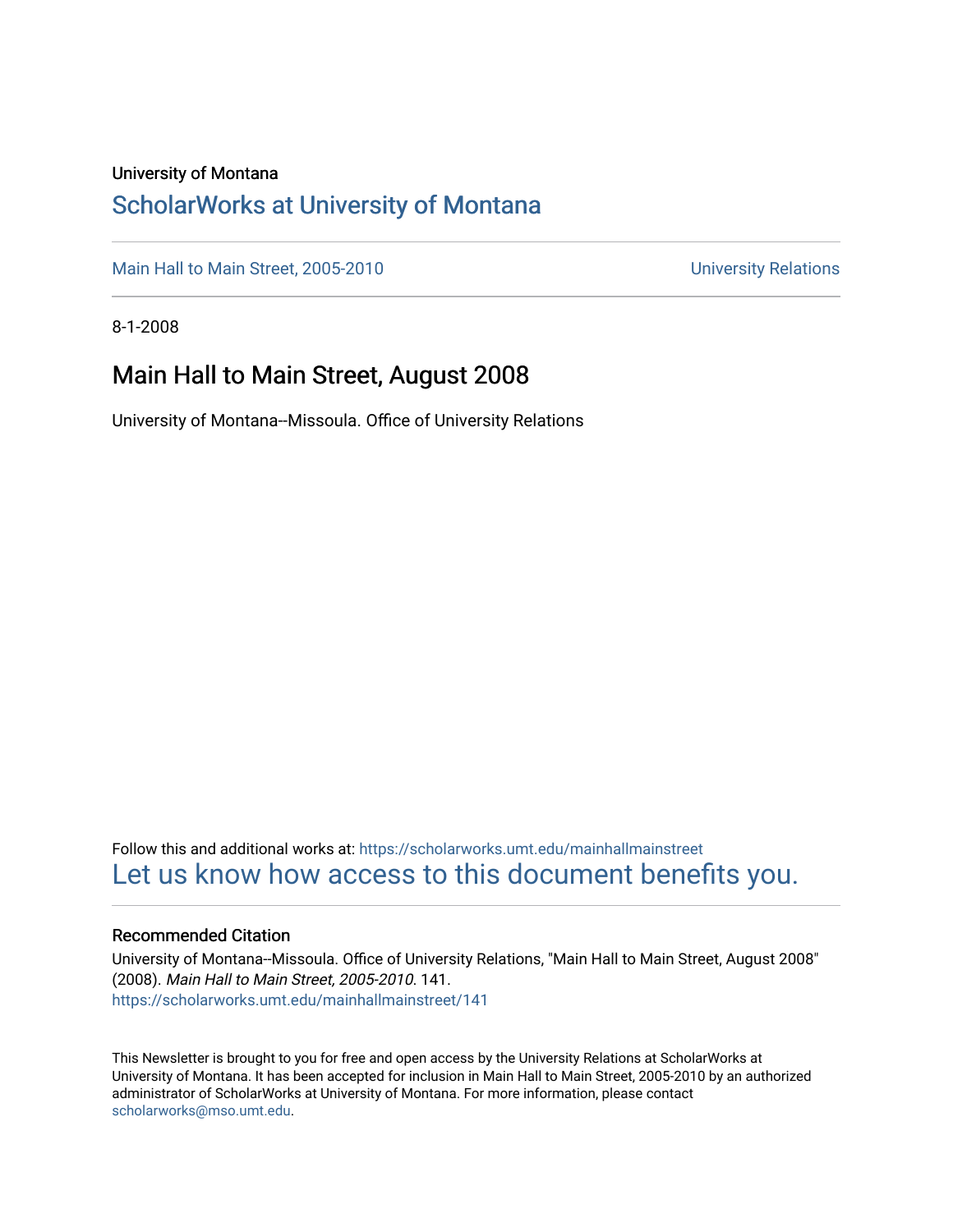August 2008 Vol. 14

## IS IN IVLain Street<br>
Street Connecting Campus and Community<br>
Street Connecting Campus and Community **ain Hall to ain Street**

## **Stadium gets turf upgrade a little early**

U <sup>M</sup> is replacing the synthetic<br>playing surface in Washington-<br>izzly Stadium this summer. The M is replacing the synthetic playing surface in Washingtonmove will allow Sprinturf, the manufacturer, to install the latest technology offered by the company.

Removal of the old surface began July 21, and the new field will be ready for play Sept. 1. The first home football game for the Grizzlies is Sept. 13 versus Southern Utah.

UM Director of Athletics Jim O'Day said the University originally intended to replace the surface in time for the 2010 season. However, the deal offered by Sprinturf to update immediately was too attractive to turn down.

He said the new surface will give UM a head start on the latest technology being offered and give the Grizzlies an excellent playing surface for the next eight to 10 years.

UM's original Sprinturf field hosted 59 UM home football games, as well as numerous other community events.

The University's signature Grizzly logo will remain in the middle of the new field, the end zones will be maroon, while the "MONTANA" and "GRIZZLIES" lettering in the end zones will be silver/gray. The new turf will consist of Sprinturfs Ultrablade DF fabric,  $\approx$ 

# **New book celebrates life of architect A.J. Gibson**

From the 1880s to the 1910s, architect<br>
A.J. Gibson reshaped Missoula<br>
Ima rustic accumulation of buildings A.J. Gibson reshaped Missoula from a rustic accumulation of buildings to a rational and civilized space and was an integral figure in the development of architecture, urbanism and society.

Now, Hipolito Rafael Chacon, a University of Montana professor of art



history and art criticism, has written the first complete biography of Albert John Gibson, Missoula County's best-known and most beloved architect. Using historical

photographs and architectural **Rafael Chacón** drawings, Chacon creates an accurate and rich portrayal of

Gibson's life and his impact on Montana towns in "The Original Man: The Life and Work of Montana Architect A.J. Gibson."

The book's catalog of Gibson's buildings includes recent discoveries and materials from unpublished archival material, documents, drawings and photographs from the architect's life.

Gibson's legacy and work have endured for more than a century and include the first five buildings on the UM campus in Missoula, the Daly Mansion near Hamilton, and the Ravalli County and Missoula County courthouses.

His meteoric rise as an architect and



THE ORIGINAL MAN:<br>The Life and Work of montana architect A.J. GIBSON

"The Original Man" is available for purchase at the Montana Museum ofArt & Culture's Meloy and Paxson galleries, located in UM's PAR/TV Center; by calling 406-243-2019; or e-mailing museum@umontana.edu. It also can be purchased by calling The Bookstore at UM at 888-333-1995.

builder in the 1890s was remarkable, given that he had no professional training in the field. A self-made individual, he designed and built a broad range of buildings, from modest homes to grand residences and significant civic structures.

Gibson's other great passion was automobile travel. He and his wife, Maud, earned a reputation as automotive pioneers. Their lives ended tragically in an automobile accident on NewYear's Eve 1927. ●

### **UM again named to list of 'Best 368 Colleges'**

Once again, UM has been named one<br>of the top four-year colleges in the<br>hited States by Princeton Review. of the top four-year colleges in the United States by Princeton Review.

The 2009 edition of "The Best 368 Colleges," published annually by the Princeton Review, was released in July. Only about 15 percent of four-year colleges in the nation made the cut.

"We appreciate the recognition inclusion

among the Princeton Review's 'Best 368' provides, especially because it rests on student perceptions," said UM President George Dennison. "At The University of Montana, we put students first and apparently they realize that we do."

The rankings are based on surveys of more than 120,000 students. Top schools earn a profile with student comments.

Among other things, UM students said that musical and cultural offerings at the University are "outstanding" and that downtown Missoula has "great restaurants and local shopping."

UM also was included in Princeton Review's list of "Colleges with a Conscience," which lists schools with outstanding community involvement.  $\blacktriangleright$